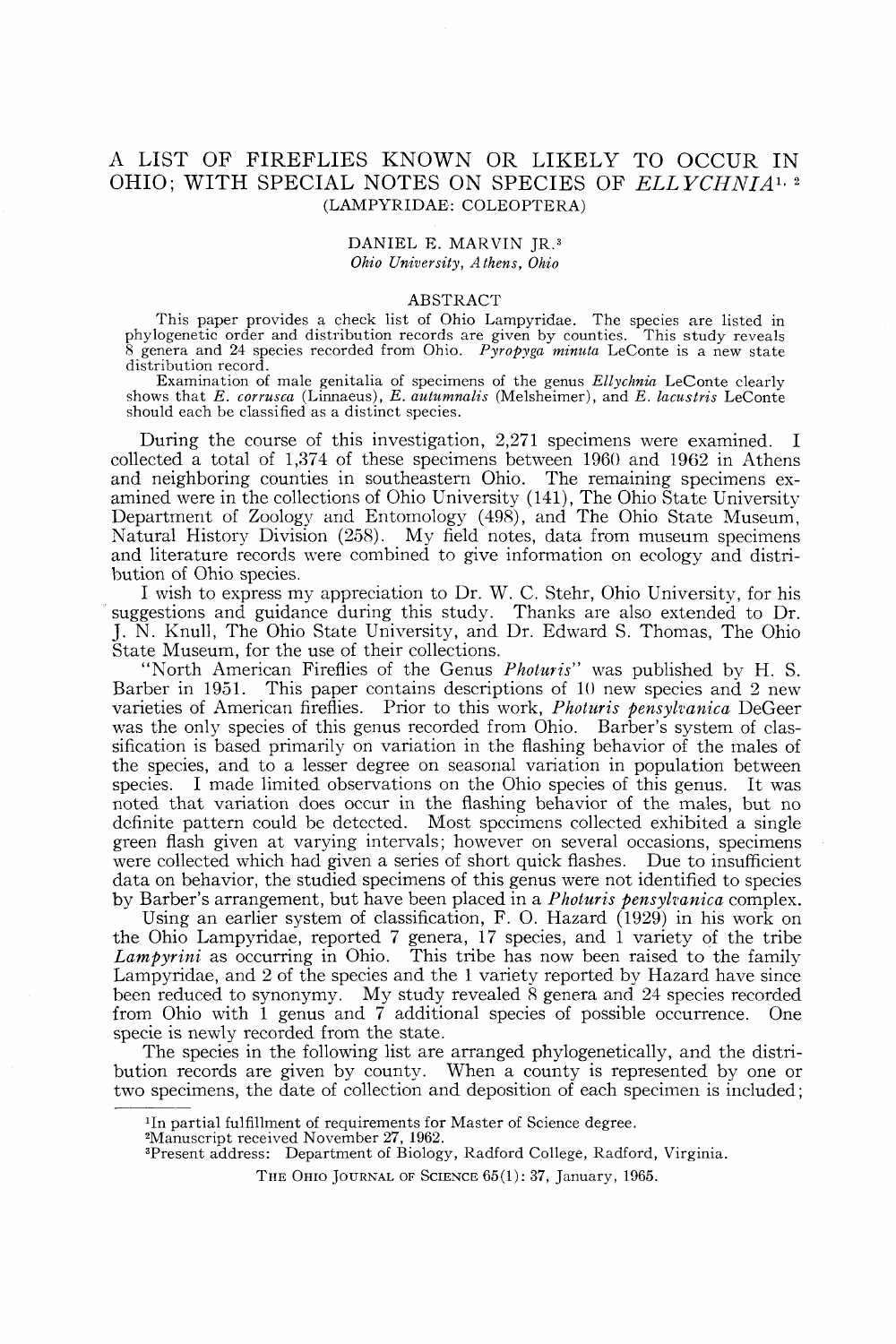when represented by a larger number, the total number of specimens examined for that county is listed with the collections in which they were found. Collections have been abbreviated in the following manner: Ohio University (OU), The Ohio State University (OSU), the Ohio State Museum (OSM), and author's collection (AC). Additional information on relative abundance, seasonal occurrence, biological and ecological notes, and habits is included when sufficient data permit.

## CHECK LIST OF OHIO LAMPYRIDAE

*Lucidota* Castlenau *L. atra* (Fabricius) Ashland, 7-VII-40 OSM 1-VI- OSU Ashtabula, -VI-09 OSU Athens, 117 specimens; all collections Belmont, 5 specimens OSM Butler, 22-VI-28 OSM Champaign, 13-VI-61 OSU Clinton, 17-VII-28 OSM Columbiana, 21-VI-32 OSM Coshocton, 3-VII-32 OSM Delaware, 3 specimens OSU Erie, 6-VII-35 OSU Fairfield, 19-VII-38 OSM 29-VI-35 OSU Franklin, 17-VI-35 OSM 16-VII-35 OSU Greene 15-VI-53 OSU Hocking, 23 specimens OSU, OSM, AC Jefferson, 25-VI-39 OSM Lawrence,  $-$ OSU Licking, 27-VI-46 OSM Meigs, 10-VI-34 OU Muskingum, 4-VII-33 OSM Scioto, 21-VI-36 OSM 17-VI-44 OSU Summit, l-VII-20 OSU Vinton, 19-VI-01 OSU 15-VI-32 OU This species is a diurnal form often occurring in large colonies. June 15 to August 1. *L. punctata* LeConte Ashland 1-VII OSU Athens, 13 specimens OU, AC Belmont, 24-VI-39 OSM Clinton, 4 specimens OSM Delaware, 21-VI-50 OSU 24-VI-52 OSM Hocking, 12 specimens OSU Paulding, literature record Scioto, 9-VI-45 OSU June 10 to July 20. *Ellychnia* LeConte *E. autumnalis* (Melsheimer) Champaign, 8-X-35 OU *E. lacustris* LeConte\* No state record, but known to occur in Michigan, Minnesota, and Wisconsin. *E. corrusca* (Linnaeus) Ashland, 27-V- OSU Athens, 43 specimens OU, AC Champaign, 7-V-43 OSM Clinton, 12-111-28 OSM Columbiana, 9-IX-33 OSM Delaware, 21-V- OSU Erie, 6-VIII-02 OSU Fairfield, 6 specimens OU, OSU, OSM Franklin, 6-IV-32 OSM Geauga, 25-111-35 OSM Harrison, 2-IV-39 OSM Hocking, 62 specimens; all collections. Jackson, 5-XI-35 OU 12-VI-32 OSM Licking, 21-V-33 OSM Noble, 4 specimens OU Pike, 14-X-34 OSM Ross, 8-XII-45 OU Scioto, 10-VI-44 OSU Tuscarawas, 16-V-50 OSM This species is a common diurnal woodland form, usually found in shady locations, and overwinters as an adult. Most abundant in early spring and fall. *Pyropyga* Motschulsky *P. nigricans* (Say) Athens, 24-VI-61 AC Erie, 8-VII-42 OSM Franklin, 10-VII-51 OSM Holmes, 7-VIII-32 OSM Lucas, 29-VI- OSU Williams, 10-VII-49 OSM June 25 to August 15.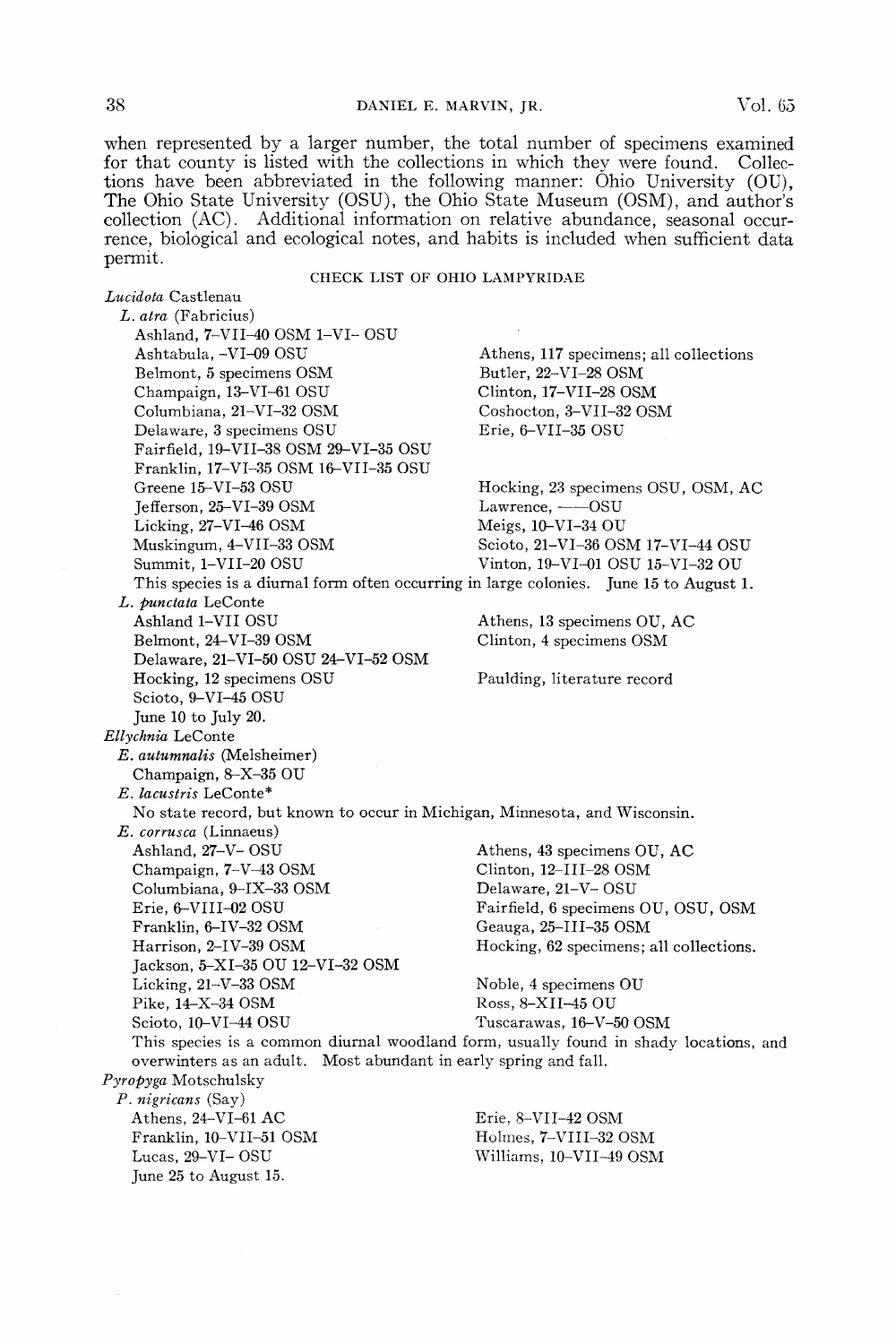*P. decipiens* (Harris) Ashtabula, literature record Athens, 106 specimens AC, OU, OSM Champaign, 2-VIII-51 OSM Clinton, literature record Delaware, 9 specimens OSU<br>Gallia, 4-IX-45 OU Fairfield, 29-VI-35 OSU Gallia, 4-IX-45 OU<br>Geauga, 17-VII-36 OSM Greene, 22-VII- OSU Geauga, 17-VII-36 OSM Greene, 22-VII- OSU<br>Guernsey, literature record Holmes, 2-VIII-32 OSM Guernsey, literature record<br>Huron, 1-VII-32 OSM Knox, literature record Licking, 17-VII-35 OSM Pickaway, 24-VI-51 OSM Portage, 21-VI-32 OSM Ross, literature record Ross, literature record Williams, literature record This is the most common species of this genus; collected in open grassland fields near small streams or ponds. June 20 to August 1. *P. minuta* LeConte Athens, 24-VI-61 AC 3-IX-61 AC 16-VIII 33 OU Meigs, 28-VII-39 OU New state record. *Photinns* Castlenau *P. cooki* Green\* No state record, but known to occur in Kentucky and Tennessee. *P. sabulosus* Green Athens, 13 specimens AC, OU Champaign, 18-VI-59 OSU Delaware, 2-VII- OSU Green, 8-VI-50 OSU Hocking, 5 specimens OSU Meigs, 29-VI-35 OU Scioto, 10-VI-44 OSU 17-V-44 OSU This species occurs in small numbers in early evening near marginal woodland vegetation. *P. marginellus* LeConte Athens, 23-VI-39 OU Delaware, 64 specimens OSU<br>
Fairfield, 5-VIII-51 OSM Franklin, 10-VIII-39 OSM Franklin, 10-VIII-39 OSM Greene, 4 specimens OSU Hocking, 8 specimens OSU, OSM Madison, 4-VII-51 OSM Marion, 10 specimens OSM<br>Pickaway 7-VII-31 OSM Summit, 16 specimens OSU Summit, 16 specimens OSU This species emits a short yellow flash at about 5-sec intervals. June 1 to August 1. *P. curtatus* Green Delaware, 24-VI-52 OSM 2-VII-OSU Franklin, 15 specimens OSM Highland, 7-VII-53 OSM This species inhabits moist woodland areas. June 15 to July 5. *P. scintillans* (Say) Summit, literature record Female not similar to male, brachypterous. *P. pyralis* (Linnaeus) Adams, 25-VI-33 OSM Allen, 5 specimens OSM Athens, 521 specimens AC, OU Butler, 1-VII-38 OSM Champaign, 27-VII-35 OSM 18-VI-51 OSU Coshocton, 22-VI-32 OSM Crawford, -VII-39 OSM Defiance, 6-VII-48 OSM Delaware, 32 specimens Delaware, 32 specimens OSU Erie, 18-VII-38 OSM Fairfield, ll-VIII-39 OSM Franklin, 15 specimens OSU, OSM Greene, 8 specimens OSU Highland, 10-VII-29 OSM 20-VIII-35 OU Hocking, 12 specimens, All collections Huron, 1-VII-32 OSM Jackson, 6-VII-35 OSM Licking, ll-VII-37 OSM 6-VII-31 OSM Lucas 3-VIII-35 OSM Meigs, 23-VII-38 Muskingum, 3-VII-32 OSM Pickaway, 19-VII- OSU Preble, 6-VII-50 OSM ll-IX-29 OSM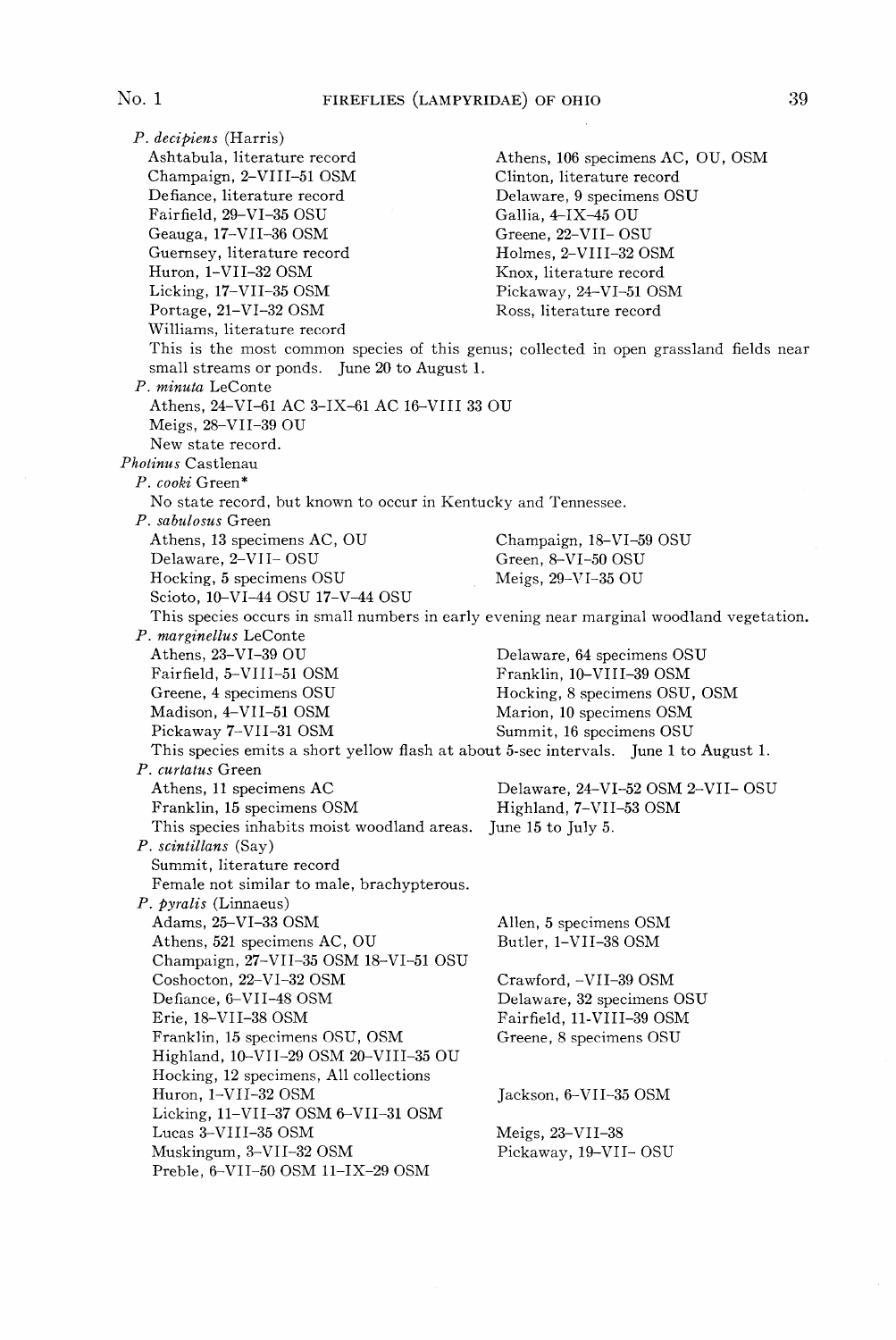Ross, 20-VI-34 OSM Scioto, 17-VI-44 OSU Warren, 21-VI-36 OSM This is the most abundant Ohio species of firefly, occurring in large numbers from June to September. Most frequently found flying over lawns and open meadows. *P. brimleyi* Green\* No state record, but known to occur in Kentucky. Female not similar to male, brachypterous, larviform. *P. indictus* (LeConte) Ashtabula, 23-VI-37 OSM Delaware, 2-VII- OSU Fairfield, 3-VI-34 OSM Ross, 10-VIII-32 OSM Summit, 15-VII-20 OSM 28-VI-60 OSM *P. consanguineus* LeConte Scioto, 10-VI-44 OSU 17-VI-44 OSU *P. consimilis* Green Athens, 24-VIII-61 AC Holmes, literature record *P. ardens* LeConte Athens, 24-VIII-33 OU Champaign, 27-VII-35 OSM Erie, 7-VI-32 OSM 17-VI-32 OSM Holmes, 17-VI-31 OSM 18-VI-31 OSM *Pyractomena* LeConte *P. angulata* (Say) Adams, 3-VI-30 OSM 22-VI-35 OU Athens, 6 specimens OU, AC Champaign, 8 specimens OSU, OSM Delaware. 19 specimens OSU Franklin. 9-VI-38 OSU Delaware, 19 specimens OSU Hocking, 42 specimens OSU, OSM Jackson, 28-VI- OSM Lucas, 9-VI-38 OSU Ross, 20-VI-34 OSM Scioto, 17 specimens OSU This is probably the most widely distributed species of this genus. June 1 to August 1. *P. lucifera* (Melsheimer) Clinton, literature record Fairfield, 23-VII-39 OSM Hamilton, literature record Summit, 27-VI- OSM 26-VI-01 OSU *P. sinuata* Green\* No state record, but known to occur in Pennsylvania and Illinois. *P. borealis* (Randall) Champaign, literature record Warren 4-VI-52 OSU This species is the largest firefly in Ohio, ranging from 12-19 mm. *P. marginalis* Green\* No state record, but known to occur in New York, Pennsylvania, Virginia and Illinois. *P. linearis* Green Holmes, 19-VI-31 OU *P. dispersa* Green Athens, 21 Specimens AC OU Greene, 12-VI-53 OSU Hocking, 2-VI-57 OSU 20-V-57 OSU This species can be collected just at dusk, in open fields and lawns. June 1 to July 1. *Phausis* LeConte *P. splendidula* (Linnaeus)\* No state record, but known to occur in Maryland and Illinois. *P. inaccensa* LeConte\* No state record, but known to occur in Indiana. *Pleotomus* LeConte *P. davisi* LeConte Franklin, 26-VI-36 OSM Probably this species. *Pholuris* Dejean *P. pensylvanica* (DeGeer) Complex Adams, 3-VI-30 OSM ll-VT-39 OSM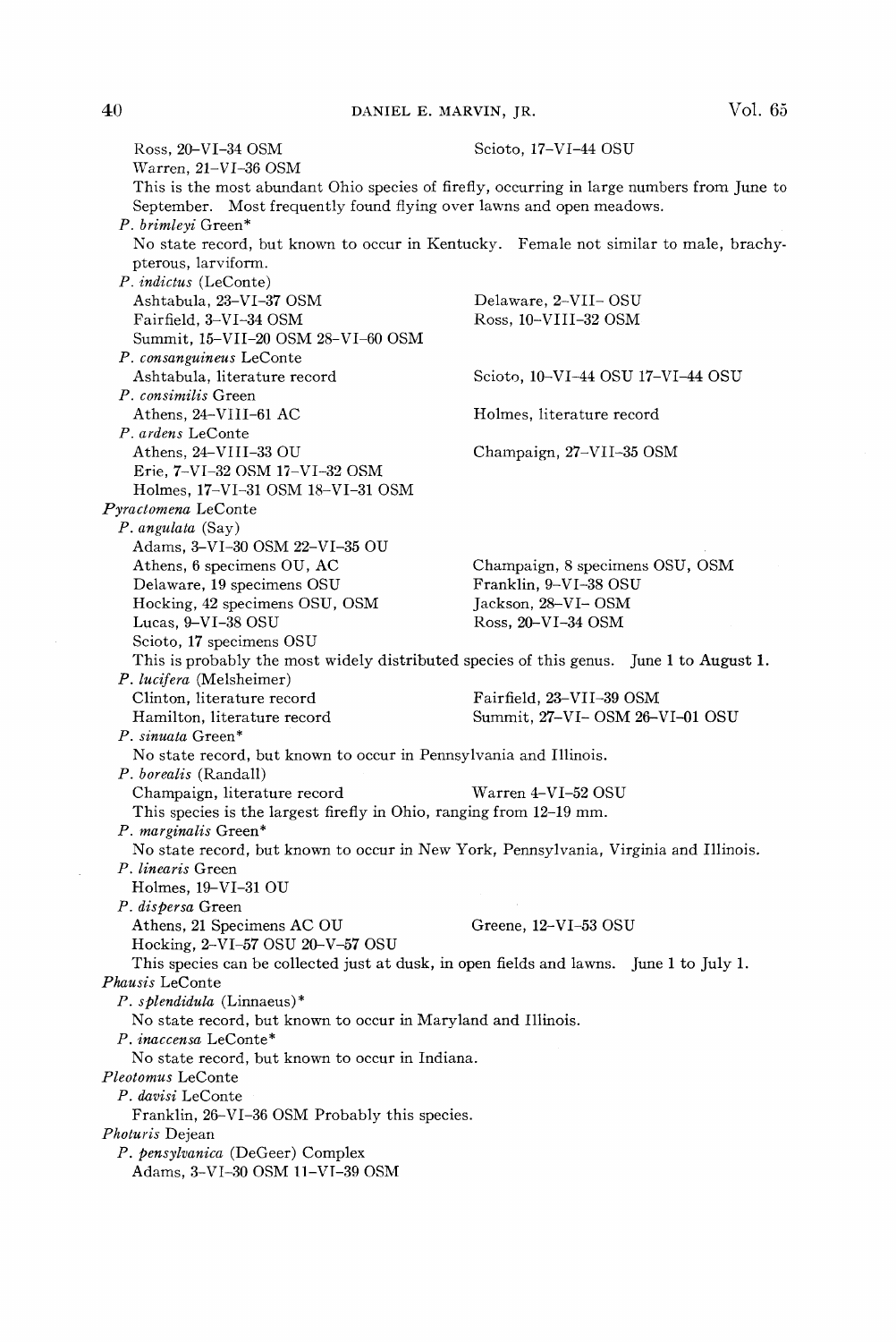

Figures show male genitalia of species of *Ellychnia* LeConte; dorsal, lateral, and ventral views are arranged in that order from left to right.

FIGURE 1 (at top). *Ellychnia corrusca* (Linnaeus). FIGURE 2 (in middle). *Ellychnia autumnalis* (Melsheimer). FIGURE 3 (at bottom). *Ellychnia lacustris* LeConte.